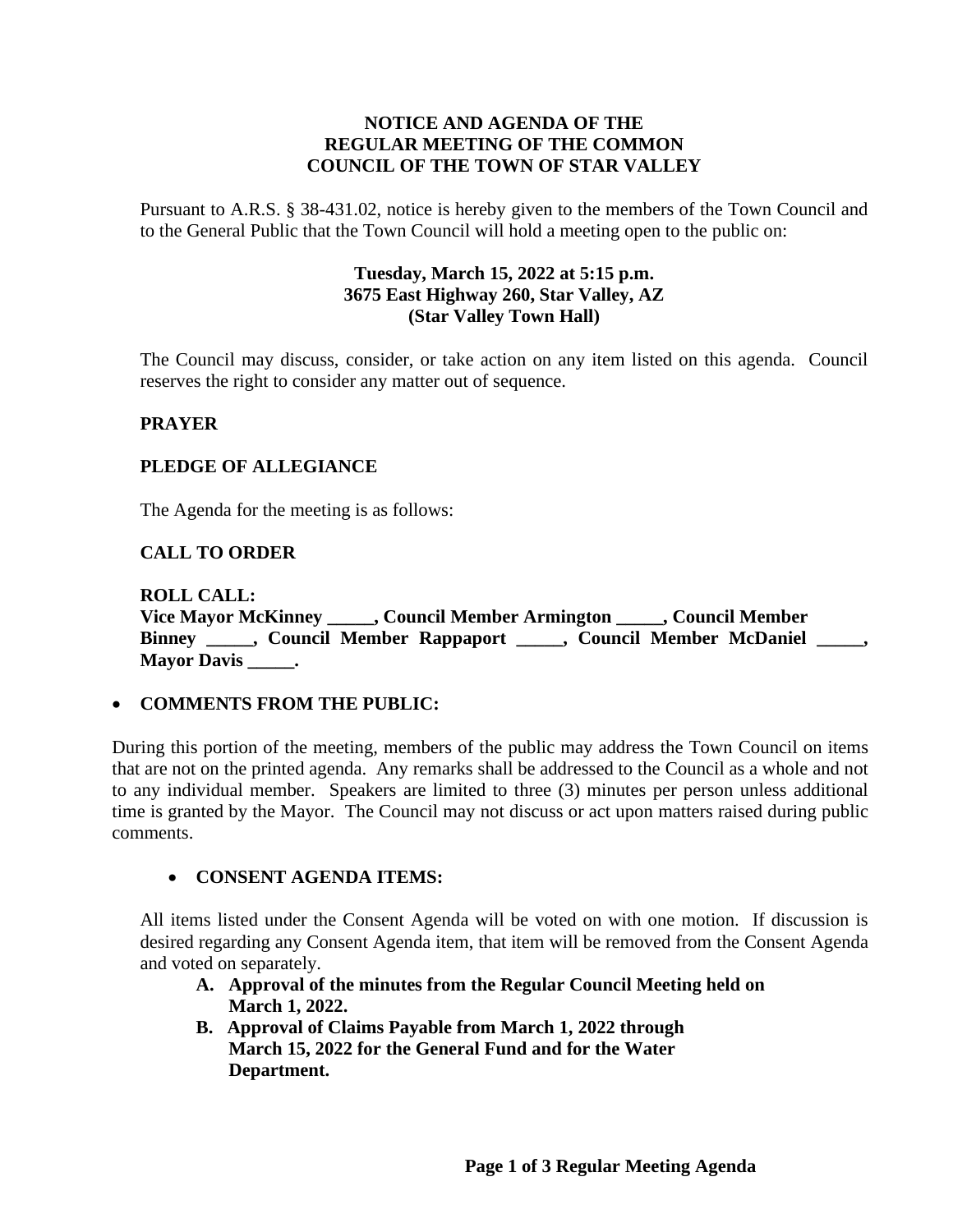- **DISCUSSION ITEMS:**
- **1. Discussion and possible action regarding appointment of a council member to fill the council seat vacant because of Council Member Davis' appointment to mayor.**
- **2. The second public hearing on alternative expenditure limitation (Home Rule).**
- **3. Discussion and possible action to adopt Resolution No. R 22-02 – A Resolution of the Mayor and Common Council of the Town of Star Valley, Arizona proposing an extension of the Alternative Expenditure Limitation (Home Rule).**

Council reserves the right to suspend the order of the agenda for consideration of a motion to recess/adjourn to executive session, pursuant to A.R.S. § 38-431.03, et seq., to discuss any item(s) listed on the regular meeting agenda that would be authorized for executive session under:

# **CLASSIFICATIONS FOR EXECUTIVE SESSION**

Note: Should an executive session be convened on any item(s) listed on the regular meeting agenda, Council will review, discuss, or receive advice of Counsel, which will be considered under the respectively approved classifications listed below**:**

a. A.R.S. § 38-431.03.A.1 – Discussion or consideration of employment, assignment, appointment, promotion, demotion, dismissal, salaries, disciplining or resignation of a public officer, appointee or employee of any public body, except that, with the exception of salary discussions, an officer, appointee or employee may demand that the discussion or consideration occur at a public meeting. The public body shall provide the officer, appointee, or employee with written notice of the executive session as is appropriate but not less than twenty-four hours for the officer, appointee, or employee to determine whether the discussion or consideration should occur at a public meeting.

b. A.R.S. § 38-431.03.A.2 - Discussion or consideration of records exempt by law from public inspection, including the receipt and discussion of information or testimony that is specifically required to be maintained as confidential by state or federal law.

c. A.R.S. § 38-431.03.A.3 - Discussion or consultation for legal advice with the attorney or attorneys of the public body.

d. A.R.S. § 38-431.03.A.4 - Discussion or consultation with the attorneys of the public body in order to consider its position and instruct its attorneys regarding the public body's position regarding contracts that are the subject of negotiations, in pending or contemplated litigation or in settlement discussions conducted in order to avoid or resolve litigation.

e. A.R.S. § 38-431.03.A.5 - Discussions or consultations with designated representatives of the public body in order to consider its position and instruct its representatives regarding negotiations with employee organizations regarding the salaries, salary schedules or compensation paid in the form of fringe benefits of employees of the public body.

f. A.R.S. § 38-431.03.A.6 - Discussion, consultation, or consideration for international and interstate negotiations or for negotiations by a city or town, or its designated representatives, with members of a tribal council, or its designated representatives, of an Indian reservation located within or adjacent to the city or town.